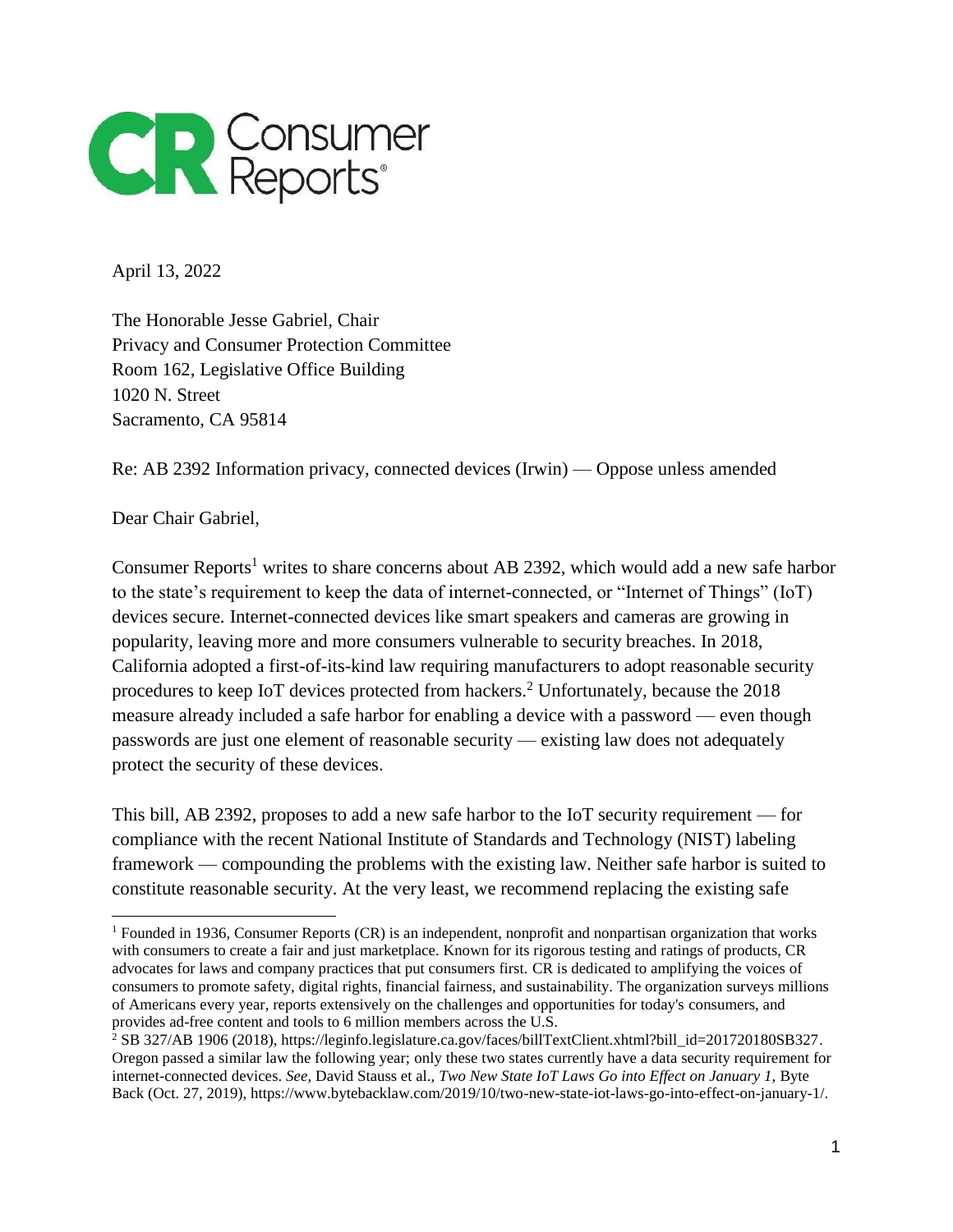harbor for unique passwords in Cal. Civ. Code § 1798.91.04(b) with a stronger safe harbor, similar to the one proposed in this bill, but adjusted to account for updates to the NIST document.

First, lawmakers must remove the safe harbor in Cal. Civ. Code § 1798.91.04(b) for new or unique passwords. Passwords can be accessed or circumvented, and they should not by themselves be considered reasonable security. It is easy to set up a unique-password remote connection while leaving devices unsecured. Gizmodo points out how easy it is for attackers to obtain your password, including by "someone simply guessing it, using a phishing attack to make you enter it into a compromised site, or using a brute-force attack to try a huge number of combinations in rapid succession (which many apps and sites will now stop from happening)."<sup>3</sup> And according to CSO, "Password-only protection is permanently broken, and any organization relying on it is placing its business and reputation at risk."<sup>4</sup>

This bill proposes to add a new safe harbor, but this fails to address the underlying problems with the law. And because the proposed safe harbor is so specific, it is likely to be outdated fairly quickly. Under the bill, the security requirement is satisfied if a third party assesses that the manufacturer of a connected device meets the baseline criteria of NIST's Feb. 4, 2022 Cybersecurity White Paper, "Recommended Criteria for Cybersecurity Labeling for Consumer Internet of Things (IoT) Products," and the product is labeled as such.<sup>5</sup> This is stronger than the existing safe harbor, including because it requires obtaining a third-party assessment for adherence to the security criteria, as well as a labeling requirement to help guide consumers. But the existing safe harbor still remains, and further, using a specific, dated paper as a safe harbor for compliance means that it could become outdated as technology changes. Data security language should be flexible so that businesses can adapt their security techniques to respond to new threats. Data security statutes around the country, including California's security requirement for data owned, licensed, or maintained by a business, reflect this.<sup>6</sup>

Of course, a safe harbor isn't necessary at all: for companies seeking more guidance, there are a number of security standards available; Consumer Reports has helped develop the Digital Standard for this purpose.<sup>7</sup> Any company that could show that it adhered to one of these standards could have a reasonable defense against claims of wrongdoing.

<sup>4</sup> *Michael Nadeau, 6 password alternatives and enhancements*, CSO (Jun 8, 2018), https://www.csoonline.com/article/3237827/ready-for-more-secure-authentication-try-these-password-alternativesand-enhancements.html.

<sup>3</sup> David Nield, *Why Your Passwords Aren't Strong Enough—And What To Do About It*, Gizmodo (Mar. 29, 2018), https://gizmodo.com/why-your-passwords-arent-strong-enough-and-what-to-do-a-1823684095.

<sup>5</sup> *Recommended Criteria for Cybersecurity Labeling for Consumer Internet of Things (IoT) Products*, National Institute of Standards and Technology (Feb. 4, 2022),

https://nvlpubs.nist.gov/nistpubs/CSWP/NIST.CSWP.02042022-2.pdf.

<sup>6</sup> Cal Civ. Code § 1798.81.5; *Data Security Laws | Private Sector,* National Conference of State Legislatures (May 29, 2019), https://www.ncsl.org/research/telecommunications-and-information-technology/data-security-laws.aspx.

<sup>7</sup> The Digital Standard, https://thedigitalstandard.org/.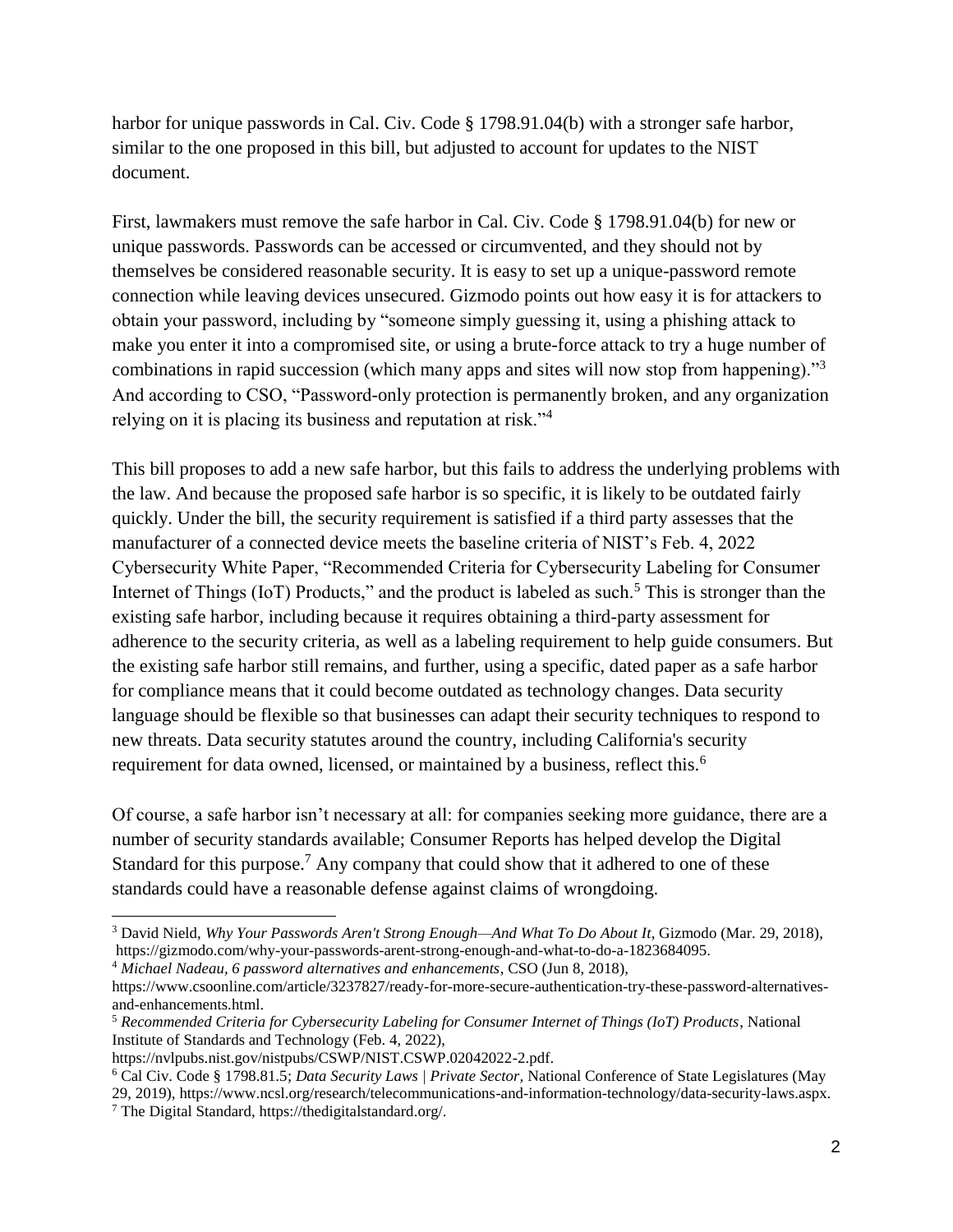It's important to get this right, because there's a lot at stake. Without meaningful security requirements, IoT devices are very vulnerable to data breaches. Connected devices are increasingly used in the home and collect highly sensitive information such as audio and video recordings. Many of these devices are built without adequate security, allowing, for instance, open viewing of home security systems and baby monitor feeds.<sup>8</sup> In order for consumers to use these products with confidence, manufacturers must take reasonable measures to ensure that the data the device collects is secure.

Adequate security standards are particularly important because so many of these products are targeted to children. Indeed, research on connected toys and smartwatches designed for children has exposed serious data security vulnerabilities, allowing nefarious actors to spy on children or access their geolocation.<sup>9</sup> For instance, with the My Friend Cayla doll, an individual could use the unsecured device to listen to the child playing with the doll. In an even more concerning case, research found that children's smartwatches were built without sufficient security measures, allowing a stranger to track and communicate with the child wearing the watch.

Therefore, we recommend several additional steps to build on existing law:

- Expand the definition of connected devices to cover all of the protocols currently in use;
- Augment the reasonable security requirement so that manufacturers are required to keep security features up-to-date for the reasonable lifetime of the device; and
- Clarify that, where possible, "smart" or connected devices should still work if they stop getting security updates, and as a result, lose internet connectivity.

We discuss these recommendations in more detail below.

**Expand devices covered by the law.** All connected devices should be covered by a data security requirement. Existing law is currently limited to devices with IP addresses and Bluetooth, but there are a wide variety of protocols that should be covered, especially as smart home devices often run on these other protocols. IoT Times lists several, including ZigBee;<sup>10</sup> other lists are

 <sup>8</sup> *FTC Approves Final Order Settling Charges Against TRENDnet, Inc*., Fed. Trade Comm'n (Feb. 7, 2014), https://www.ftc.gov/news-events/press-releases/2014/02/ftc-approves-final-order-settling-charges-against-trendnetinc, and see *ASUS Settles FTC Charges that Insecure Home Routers and "Cloud" Services Put Consumers' Privacy at Ris*k, Fed. Trade Comm'n (Feb. 23, 2016), https://www.ftc.gov/news-events/press-releases/2016/02/asus-settlesftc-charges-insecure-home-routers-cloud-services-put.

<sup>9</sup> *Internet-Connected Toys are Spying on Kids, Threatening their Privacy and Security*, Consumers Union (Dec. 6, 2016), https://consumersunion.org/news/internet-connected-toys-are-spying-on-kids-threatening-their-privacy-andsecurity/; *Consumers Union Renews Call for FTC to Investigate Reports of Security, Privacy Concerns with Smartwatches for Kid*s, Consumers Union (Dec. 7, 2017), http://consumersunion.org/news/consumers-unionrenews-call-for-ftc-to-investigate-reports-of-security-privacy-concerns-with-smartwatches-for-kids/.

<sup>10</sup> Pablo Valerio, *Top wireless standards for IoT devices*, IoT Times (Apr. 11, 2018), https://iot.eetimes.com/topwireless-standards-for-iot-devices/.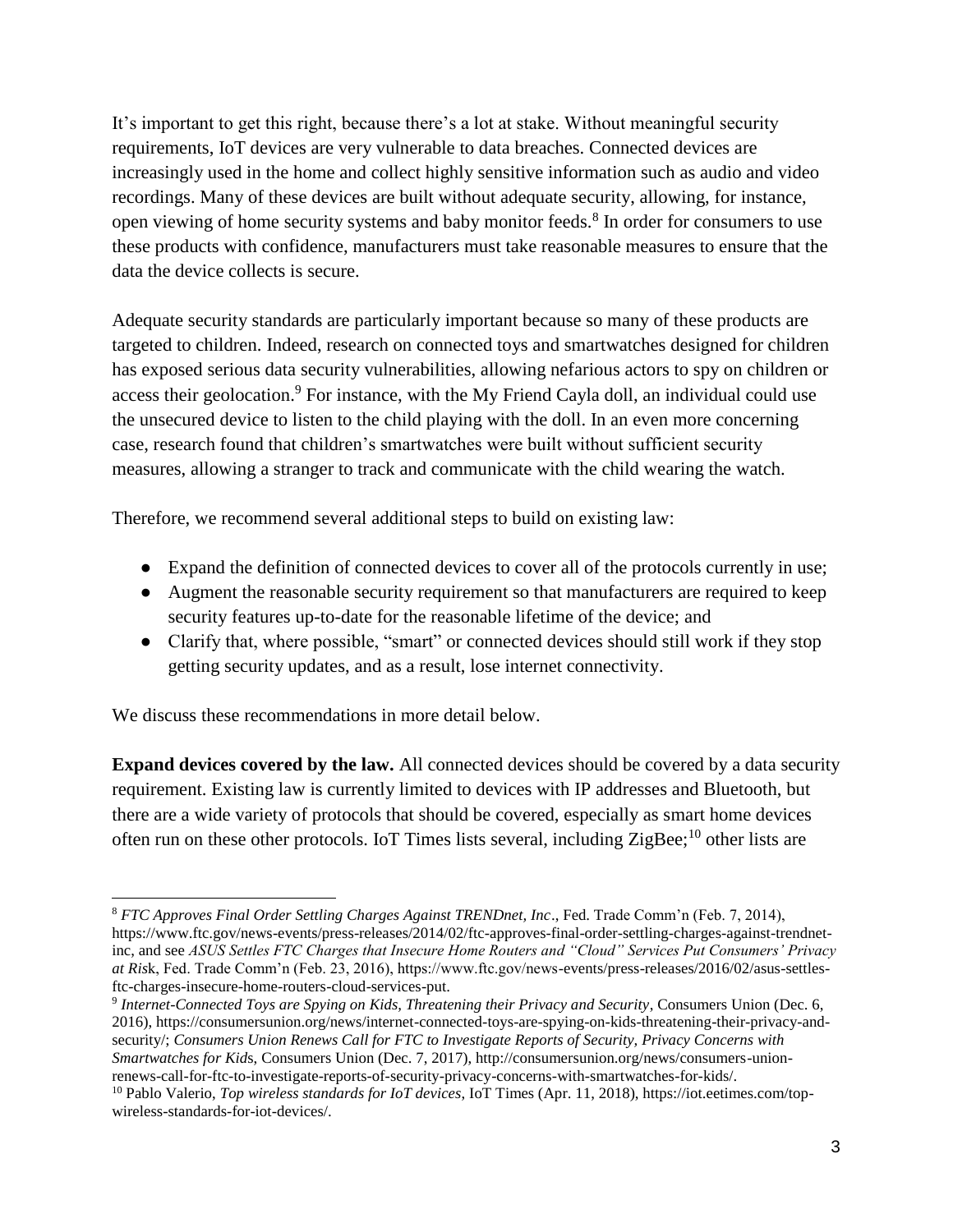even more extensive.<sup>11</sup> Researchers were able to hack into devices running on ZigBee protocol;<sup>12</sup> white-hat hackers were able to break into  $Z$ -Wave devices.<sup>13</sup> Moreover, carving out these various protocols will incentivize manufacturers to use these unregulated protocols, making devices even less secure.

**Require security updates.** Next, it's important to require manufacturers to keep security features up-to-date for the reasonable lifetime of the device. Otherwise, businesses have too much leeway to stop supporting these devices, inappropriately shortening the lifetime of the device — forcing consumers to throw it away and buy a new one, which can be costly and wasteful.<sup>14</sup> In addition, devices with outdated and unpatched software are commonly subject to security breaches. According to Bruce Schneier, there is a "crisis" of IoT insecurity, in part because of the "[h]undreds of millions of devices that have been sitting on the Internet, unpatched and insecure, for the last five to ten years."<sup>15</sup>

**Smart devices should work without connectivity.** Finally, as pointed out by the Federal Trade Commission, consumers expect that "smart" devices that no longer receive support, such as security updates, would have a longer lifetime as conventional devices and continue to work without connectivity.<sup>16</sup> For example, if possible, a connected toaster should still work as a toaster even after its connectivity is disconnected.

We would be happy to provide language suggestions. Thank you for your consideration. We look forward to working with you to ensure the strongest possible protections for consumer data.

Sincerely,

 $\overline{a}$ 

Justin Brookman Director, Technology Policy

<sup>11</sup> *The Complete List of Wireless IoT Network Protocols*, LinkLabs (Feb. 8, 2016), https://www.linklabs.com/blog/complete-list-iot-network-protocols.

<sup>12</sup> Thomas Ricker, *Watch a drone hack a room full of smart lightbulbs from outside the window*, The Verge (Nov. 3, 2016), https://www.theverge.com/2016/11/3/13507126/iot-drone-hack.

<sup>13</sup> Thomas Brewster, *A Basic Z-Wave Hack Exposes Up To 100 Million Smart Home Devices*, Forbes (May 24, 2018), https://www.forbes.com/sites/thomasbrewster/2018/05/24/z-wave-hack-threatens-to-expose-100-millionsmart-homes/.

<sup>14</sup> Romain Dillet, *Sonos clarifies how unsupported devices will be treated*, TechCrunch (Jan. 24, 2020), https://techcrunch.com/2020/01/24/sonos-clarifies-how-unsupported-devices-will-be-treated/.

<sup>15</sup> Bruce Schneier, *The Internet of Things Is Wildly Insecure — And Often Unpatchable*, Wired (Jan. 6, 2014), https://www.wired.com/2014/01/theres-no-good-way-to-patch-the-internet-of-things-and-thats-a-huge-problem/.

<sup>16</sup> Federal Trade Commission Public Comment on "Communicating IoT Device Security Update Capability to Improve Transparency for Consumers" Communicating Upgradability and Improving Transparency Working Group Multistakeholder Process on Internet of Things Security Upgradability and Patching, National Telecommunications & Information Administration (2017), https://www.ftc.gov/system/files/documents/advocacy\_documents/ftccomment-national-telecommunications-information-administration-communicating-iot-devicesecurity/170619ntiaiotcomment.pdf.